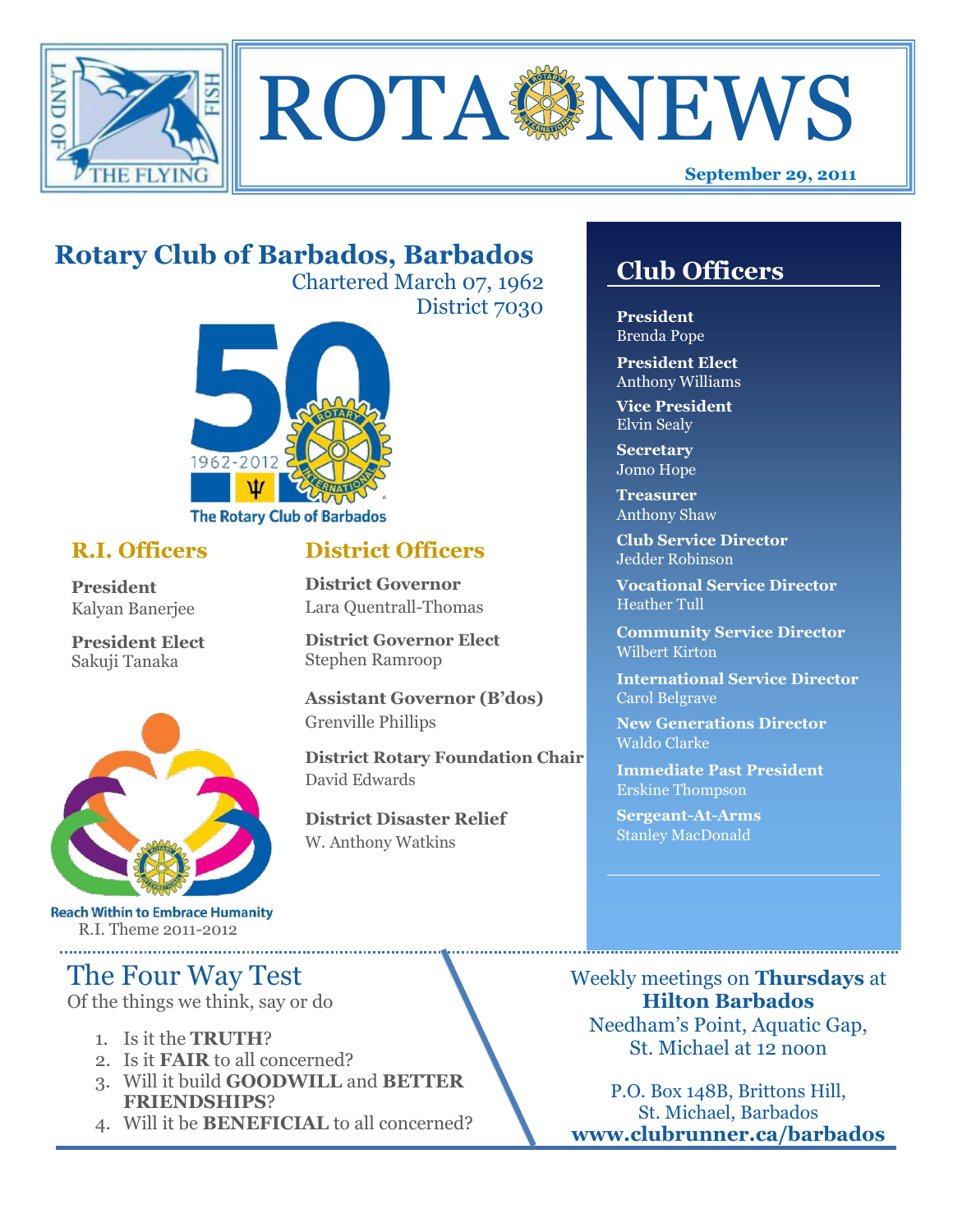### **ROTARIANS PARTICIPATE IN COACHING/MENTORING SESSION**

As part of New Generations month several Rotarians were the featured panelists in a Coaching

/ Mentoring Session for Rotaracts held on Saturday September 24, 2011 at the University of the West Indies.



A comprehensive presentation in the subject areas of Strategic Management, Time Management and Motivating Volunteers was delivered by an esteemed panel of distinguishable Rotarians, with collectively over 100 years of experience in the areas of Finance, Law, Economics, The

Constabulary, and General Business services to a group of thirteen Rotaract members from the UWI and South clubs.



The session lasted for over an hour and forty minutes where experienced Rotarians were successfully able to impart their own personal experience and advice to the pensive group of multi-disciplined students. Questions streamed and answers were delivered to enlighten the curious minds, closing the uncertainty while yet strengthening the platform as they begin to chart their journey with a view to become better equipped citizens to serve in all that they undertake.

Many appreciated the words of advice and could be seen mingling with the Panelist at recess seeking more wisdom.

#### *Sunset with the Senior Citizens*

The Club will be hosting a *"Sunset with the Senior Citizens on the Boardwalk"* for the senior citizens from the Districts Hospitals and theGeriatric Hospital on Saturday, 1 st October 2011.



The proposed programme for the evening will commence at 3:30 pm with the arrival of the senior citizens at the entrance near the Gazebo at Hastings Rocks, where they will be taken by wheelchairs to the area of the "Headlands" directly behind Kentucky Restaurant.

Music for the evening will be provided by steel-panist, Boney, poetry will be read by the Green Poets and light refreshments will be served. The evening's programme will conclude with watching sunset which is forecasted at 5:48 pm for that day. A special invitation is extended to all Rotarians.

Rotarians are asked to arrive at the Hasting Rocks by 3:00 pm and to bring one Pep bottle of soda or juice.

### **Important Updates to Events Calendar**

Please note the following updates to the Club events:

#### **Thursday, September 29, 2011**

**Postponement of Rotary Cookbook Fellowship Dinner**  The fellowship dinner meeting originally scheduled for today has been postponed. A revised date and location will be provided once confirmed.

#### **Tuesday, October 18, 2011**

**The National Youth Orchestra (NYO) Concert** 

Tickets are in the process of being printed and are expected to be available for sale by Friday of this week. Our members will be expected to **assist at the bar and at the door** on the evening. In addition on the evening before (which is a special "by invitation only" dress rehearsal), some members will also be required to assist with serving refreshments to the orchestra members during the intermission.

Kindly note on that evening, Monday, October 17, RCOB members will **NOT** be required to work at the bar.

#### **Thursday, October 20, 2011**

**The "Pride of Workmanship" Dinner Meeting** Rotarians are reminded that the "Pride of Wormanship dinner is scheduled for Thursday, October 20, 2011 and **all** are urged to make a special effort to attend with partners in service.

# **Meeting Details**

At our Fellowship Meeting held on Thursday, September 22nd, 2011.

#### Sgt-at-Arms: **Roger Smith**

- Fines \$165.49
- Raffles \$96.05
- Attendance 58%
- 
- -
	-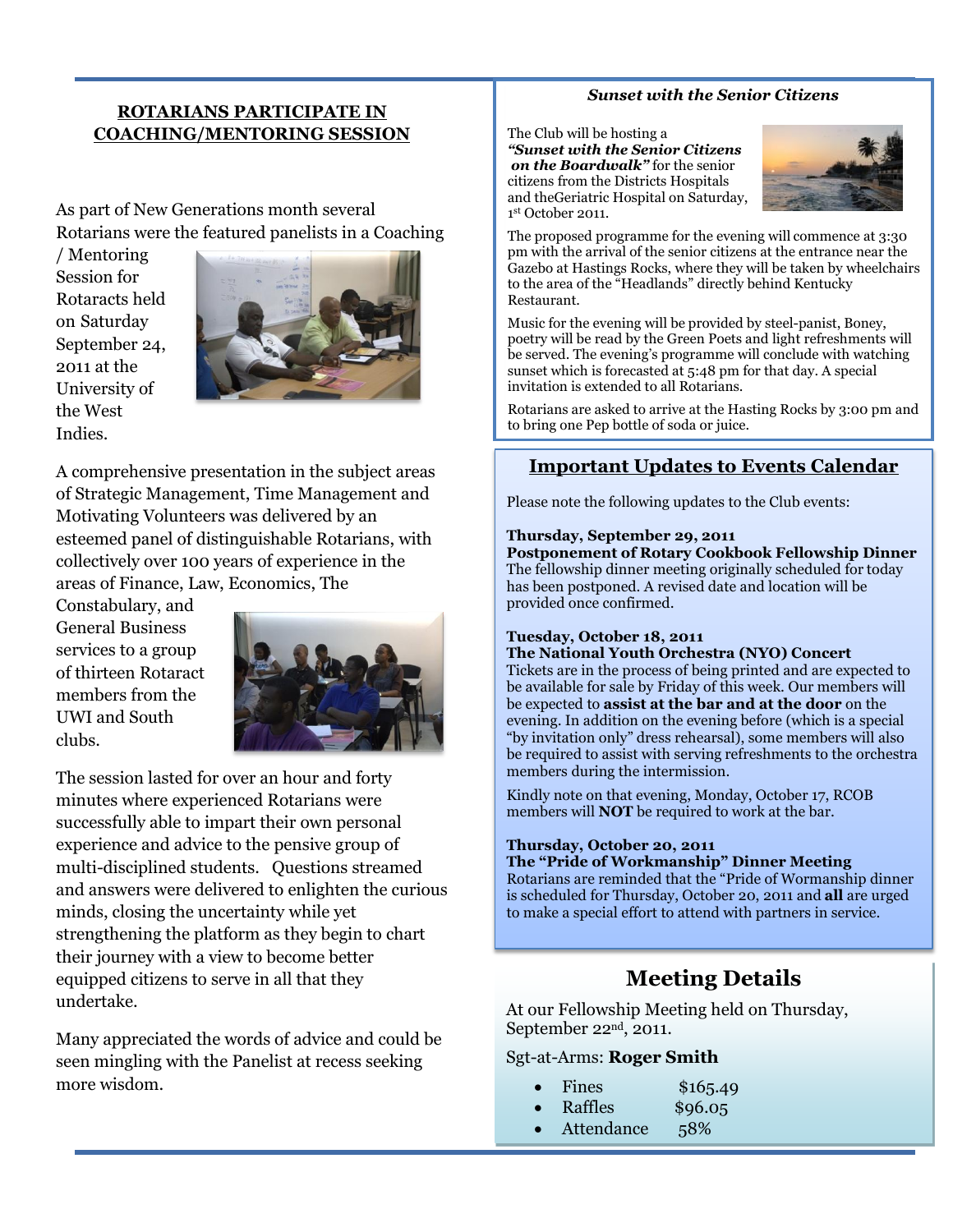### **Coastal Clean-up**



*Rotarians all geared up and ready to work*

Special thanks to all those who participated in last Saturday's International Costal Cleanup Day activity, at Morgan Lewis Beach.

We are aware that the rescheduling from the rain affected the September  $17<sup>th</sup>$  date and may have impacted the level of participation that was anticipated.

This was indeed a good example of "Rotary at Work", and having fun too!!! Lots of Trash…and some treasure.

#### **Inventor of the Pacemaker Dies at 92**

Wilson Greatbatch, whose invention of the implantable cardiac pacemaker has kept millions of hearts beating in rhythm, died Tuesday, September  $27<sup>th</sup>$ , 2011. He was 92.

In a lifetime of inventing, Greatbatch received more than 150 national and international patents, including one for the pacemaker, which was first implanted in humans in 1960. Today, hundreds of thousands of people world wide receive them every year.



In 1988, Greatbatch was inducted into the National Inventors' Hall of Fame in Akron, Ohio, following in the footsteps of his hero, inventor Thomas Edison. After his own induction, Greatbatch for years continued to attend the hall's yearly induction ceremonies.

In 1983, the National Society of Professional Engineers chose the pacemaker as one of the 10 greatest engineering contributions to society during the past 50 years. The device was first successfully implanted in a 77-year-old man at Buffalo's Veteran's Affairs Hospital. The patient lived for 18 months.

In his later years, Greatbatch challenged the next generation of inventors to develop nuclear fusion with a type of helium found on the moon to replace fossil fuels, which he said will be exhausted by 2050. He also worked toward finding a cure for AIDS.

*Taken from the Associated Press*

## **"On the Lighter Side"**

Republicans rebuked North Carolina Gov. Beverly Perdue after she suggested Congress suspend elections for two years so lawmakers can get to work stimulating the economy unencumbered by anxiety about what voters think.

The governor's office has since claimed the remark was "hyperbole." But the North Carolina GOP isn't buying it.



"She wasn't joking at all. The congressional Democrats are wildly unpopular in North Carolina, so she may have been trying to invent a solution to save their [jobs](http://www.foxnews.com/politics/2011/09/28/gop-no-joke-for-north-carolina-guv-to-suggest-suspending-elections/) from public accountability," spokesman Rob Lockwood said. "If it was a joke, what was the set-up? What was the punch-line? Where was the pause for laughter?"

"We'll just call it an unconstitutionally bad-idea," he said in a statement. The Constitution dictates elections for the House be held every two years.

The Raleigh [News](http://www.foxnews.com/politics/2011/09/28/gop-no-joke-for-north-carolina-guv-to-suggest-suspending-elections/) & Observer first reported that Perdue, a Democrat, suggested a change in protocol during a speech at a local Rotary Club.

"I think we ought to suspend, perhaps, elections for Congress for two years and just tell them we won't hold it against them, whatever decisions they make, to just let them help this country recover," she said. "I really hope that someone can agree with me on that. ... You want people who don't worry about the next election.

# **Polio Facts Update**

The September 27, 2011 the polio position was as follows:

- 410 cases reported compared to 682 at the same time last year i.e. 60%.
	- 352 were Type 1 of 613 last year (57%).
	- 58 are Type 3 of 69 (84%)
- The countries with the largest numbers of polio cases this year are:
	- Chad with 114 vs.14 at the same time in 2010
	- Pakistan 91 vs. 59
	- DRC 79 vs. 15
	- Cote d'Ivoire 34 vs. none last year
	- Nigeria 33 vs. 7
	- Afghanistan 28 vs. 17

Other countries:

- In Africa: 7 in Mali, 4 in Angola, 2 in each of Burkina Faso, Guinea and Niger and one in each of the countries of Congo, Gabon and Kenya.
- In Asia: India still has had only one case in 2011 but China now has 10.